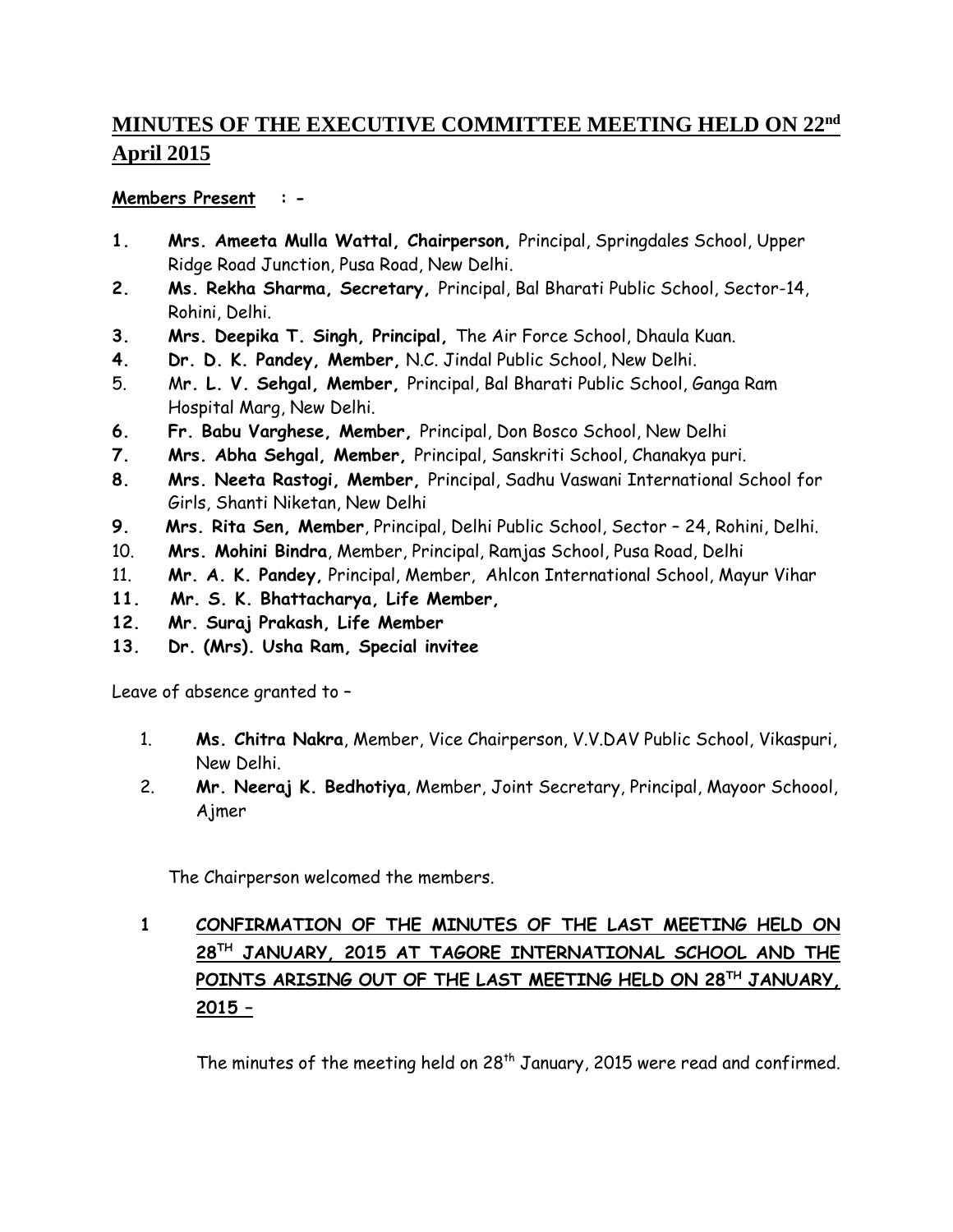- **2 NPSC ANNUAL CONFERENCE**-The Chairperson thanked all the members for the support extended to make the NPSC Annual Conference a success, she thanked the Secretary, Ms Rekha Sharma for all her support and appreciated the citation written by her for Mr Suraj Prakash. Mr. Sehgal complimented the Chairperson on behalf all the members for taking the conference to the next level.
- **3 Protest against the rape of an elderly nun in the Indian state of West Bengal-**All members of the executive committee who were present, condemned this brutal act. The Chairperson reiterated that NPSC will always support all social issues. She reassured Mr. BabuVarghese saying "that we are all together and every issue is the people's issue".
- 4 **Process of Election of Office Bearers –** The Chairperson spoke about the committee that was headed by Mr LV Sehgal to bring about a streamlined process for election for office bearers. Mr. Sehgal read out the highlights of the same. Mr. Bhattcharya reconfirmed that an individual can fill the nomination form for one post only.
- 5 **Student Parent Handbook –** The Chairperson appreciated this handbook and applauded the wonderful work done by Mrs. Suman Nath .
- 6 **UNIC Football –** United Nations Information Centre for India and Bhutan & National Progressive Schools' Conference has collaborated for a yoUNg@70 football tournament. 53 schools across the city and NCR participated in the tournament. The venues shortlisted to conduct the matches of different pools by the UNIC committee were Delhi Public School Gurgaon, Sector 45, Delhi Public School Ghaziabad , Springdales Pusa Road as the size of the football grounds was as per the required standard. The tournament was held from 13th April to 23rd April 2015. The semifinals were held at Delhi Public School Gurgaon between Springdales Dhaula Kuan and Delhi Public School,Gurgaon and Springdales, Pusa v/s Delhi Public School Ghaziabad. The Principals of the three schools gave great support to make this tournament a success. This was appreciated by all.